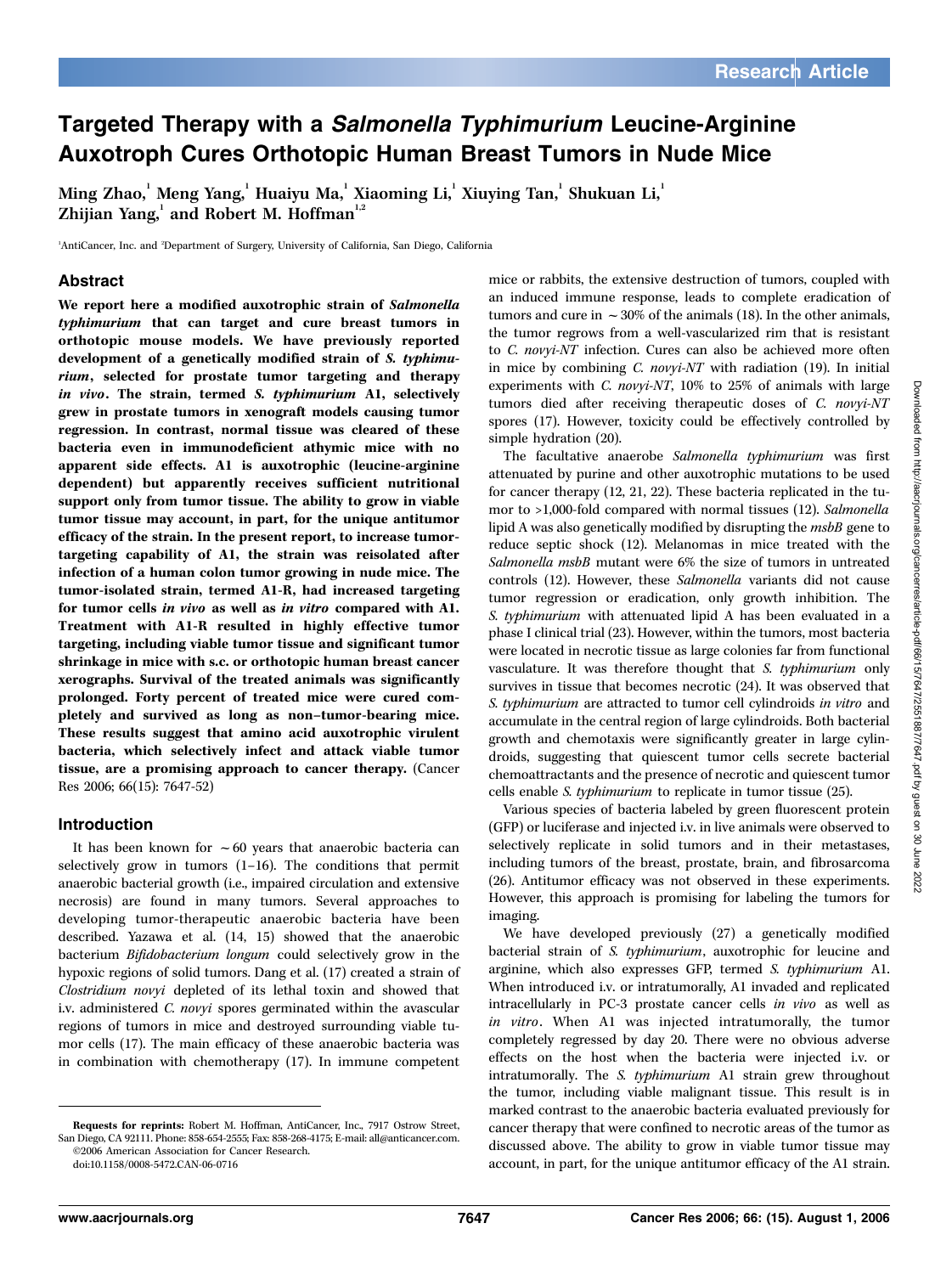In the present study, the A1 strain was reisolated from A1 targeted tumor tissue in vivo. The idea was to increase the tumortargeting capability of the bacteria. As a consequence of this selective step, the tumor cell targeting of the reisolated A1 increased in vivo as well as in vitro. The reisolated A1 bacteria, termed A1-R, administered i.v., caused human breast cancer regression and cures in nude-mouse models.

#### Materials and Methods

GFP gene transfection of S. typhimurium A1. S. typhimurium (American Type Culture Collection 14028, Rockville, MD) was grown at 37°C to midlogarithmic phase in Luria-Bertani (LB) medium and harvested at 4°C. Cells (2.0  $\times$  10<sup>8</sup>) in 40 µL glycerol (10%) were mixed with 2 µL pGFP vector (Clontech, Palo Alto, CA) and placed on ice for 5 minutes before electroporation with a Gene Pulser apparatus (Bio-Rad, Hercules, CA) according to the manufacturer's instructions. Electroporation was done at 1.8 kV with the pulse controller at 1,000- $\Omega$  parallel resistance (27).

Reisolation of S. typhimurium A1. S. typhimurium A1 auxotrophs expressing GFP were reisolated as follows: the A1 bacteria were injected into the tail vein of a HT-29 human colon tumor-bearing nude mouse. Three days after infection, the tumor tissue was removed from the infected mouse. The tumor tissue was then homogenized and diluted with PBS. The resulting supernatant of the tumor tissue was cultured in LB agar plates at  $37^{\circ}$ C overnight. The bacteria colony with the brightest green fluorescence was picked up and cultured in 5 mL LB medium. This strain was termed A1-R.

Adherence and invasion assay. Red fluorescent protein (RFP)–labeled HT-29 human colon cancer cells were grown in 24-well tissue culture plates to a density of  $\sim 10^4$  cells per well. A1-R bacteria were grown to late-log phase in LB broth as described previously (27). The bacteria were diluted in cell culture medium  $(1 \times 10^6)$ , added to the tumor cells, and placed in an incubator at 37 $^{\circ}$ C. After 60 minutes, the cells were rinsed five times with 1 to 2 mL PBS. Adherent bacteria were released by incubation with 0.2 mL 0.1% Triton X-100 for 10 minutes. LB broth (0.8 mL) was then added, and each sample was vigorously mixed. Adherent bacteria were quantified by plating in order to count colony-forming units (CFU) on LB agar medium. To measure invasion of bacteria, the bacterially infected cancer cells were rinsed five times with 1 to 2 mL PBS and cultured in medium containing gentamicin sulfate (20  $\mu$ g/mL) to kill external but not internal bacteria. After incubation with gentamicin for 12 hours, the cells were washed once wih PBS, and the viable intracellular bacteria were evaluated by fluorescence microscopy.

Surgical orthotopic implantation of breast tumors. Tumor fragments  $(1 \text{ mm}^3)$  from the MARY-X human breast tumor xenograft (28), grown s.c. in nude mice, were implanted by surgical orthotopic implantation in the mammary fat pad in nude mice. 8-0 surgical sutures are used to penetrate the tumor pieces to the fat pad. The incision in the skin was closed with a 7-0 surgical suture in one layer. The animals were kept under isoflurane anesthesia during surgery (29, 30).

Analysis of infection in vivo. At various time points after injection of bacteria, tissue samples were obtained from lung, liver, spleen, kidney, heart, and tumor. Normal tissues and tumors were excised and weighed and observed under fluorescence microscopy to determine the extent of bacterial infection. For biodistribution studies, CFU of bacteria in the tumors and normal mouse tissues were determined at different time points after inoculation by harvesting these tissues and homogenizing and plating supernatants on nutrient media. Tissues were also prepared for standard frozen sectioning and H&E staining for histopathologic analysis (27).

Bacterial treatment of tumor-bearing mice. The A1-R bacteria were grown overnight on LB medium and then diluted 1:10 in LB medium. Bacteria were harvested at late-log phase, washed with PBS, and then diluted in PBS. Bacteria were then injected into the tail vein of nude mice  $(5 \times 10^7 \text{ CFU}/100 \text{ }\mu\text{L} \text{ PBS}).$ 

## Results and Discussion

Enhanced tumor-cell adherence and invasion in vitro by S. typhimurium A1 reisolated from tumors (A1-R). S. typhimurium A1, expressing GFP, was passaged by injection in nude mice transplanted with the human colon tumor HT-29. Bacteria, expressing GFP, isolated from the infected tumor were then cultured. The ability of reisolated A1, termed A1-R, to adhere to tumor cells was evaluated compared with the parental A1 strain in vitro. The number of A1-R bacteria which attached to HT-29 tumor cells was  $\sim$  6 times higher than parental A1 bacteria (Fig. 1A). The bacteria that could not be washed from the tumor cells invaded and replicated in the tumor cells. Fluorescence imaging showed that A1-R, which expressed GFP, entered and grew in RFP-expressing tumor cells, to a greater extent than the parental A1 (Fig. 1B and C). Thus, passage of A1 through the HT-29 tumor increased the ability of A1 to adhere to and invade tumor cells.

Targeting A1-R to human breast cancer in nude mice. A1-R bacteria targeted, colonized, and replicated in the human MARY-X breast tumors growing s.c. in nude mice as observed by fluorescence imaging on day 2 after i.v. injection (Fig. 2A and B). Subsequently, the bacteria grew throughout the tumor, including the surface of the tumor as well as deeper and central areas, by day 5 after i.v. infection. Bacterial growth within the tumor was observed by fluorescence imaging of the infected tumor tissue in transverse sections (Fig.  $2C$  and  $D$ ). The wide distribution of bacteria within the tumor, including viable tissue, is a major advance in bacterial tumor therapy. In nude mice with orthotopic MARY-X human breast tumors, A1-R bacteria also targeted and accumulated within the tumor after i.v. administration.

Destruction of tumor tissue by reisolated S. typhimurium A1. A1-R destroyed viable tumor tissue (Fig. 2E-G). The bacteria effectively targeted tumor tissue within the vascular regions, subsequently destroying viable tumor tissue (Fig. 2E-G). The rich vascularity of the MARY-X tumor may act as a delivery vehicle for the bacteria within the tumor after i.v. injection.

Efficacy of A1-R on tumor growth. Treatment with A1-R resulted in significant tumor shrinkage in nude mice with s.c. MARY-X human xerographs. Bacteria  $(5 \times 10^7 \text{ CFU}/100 \text{ }\mu\text{L})$  were inoculated i.v. in MARY-X-bearing nude mice. Tumor growth was monitored by caliper measurement in two dimensions. The infected tumors regressed by day 5 after infection, and complete regression occurred by day 25 (Fig. 3A and B). In orthotopic models of MARY-X, A1-R treatment also led to tumor regression following a single i.v. injection of A1-R (Fig.  $4A$  and  $B$ ). The destruction of the tumor in treated mice was visualized by whole-body imaging (Fig. 4A). The difference in tumor volume between the treated group, which showed quantitative regression, and the control was statistically significant ( $P < 0.05$ ; Fig. 4B).

Survival efficacy of A1-R. The survival of the A1-R-treated animals was prolonged with a 50% survival time of  $\sim$  13 weeks compared with 5 weeks of control animals (Fig. 3C). Forty percent of the mice survived as long as control non–tumor-bearing mice (Fig. 3C). In the cured animals, tumors were completely eradicated with no regrowth. In contrast, the parental S. typhimurium A1 was less effective than A1-R. Tumor growth was only slowed after A1 i.v. injection and not eradicated (data not shown).

Safety of A1-R. There were no obvious toxic effects on the host even with  $5 \times 10^7$  A1-R injected i.v. The mice tolerated the infection and could survive as long as nontreated mice. A1-R only replicates and persists within the microenvironment of the tumor and cannot continuously survive outside the tumor site. Normal tissues, such as liver and spleen, were initially infected by the bacteria after injection. However, the bacteria colonies failed to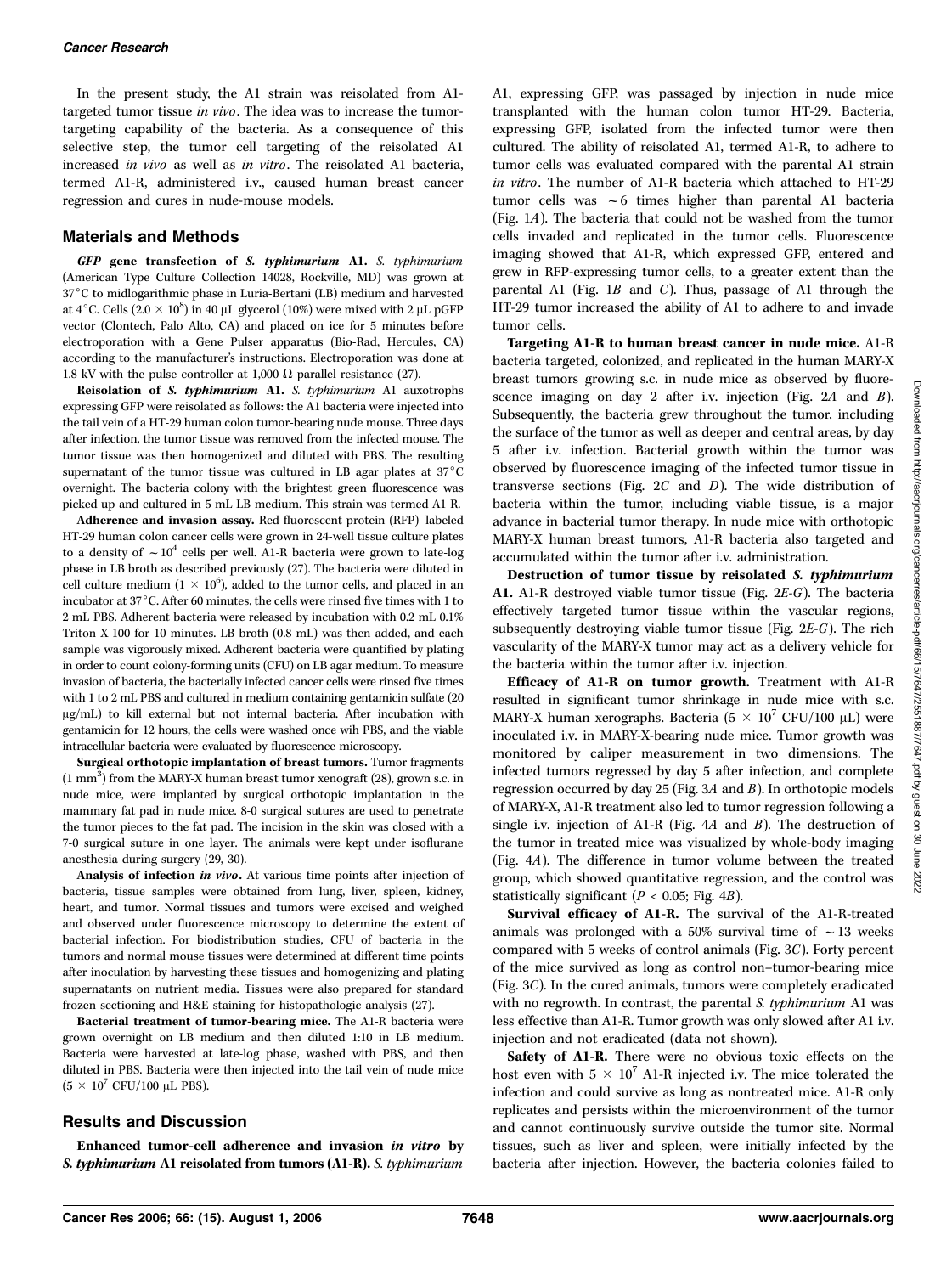

Figure 1. Tumor targeting of S. typhimurium A1 and A1-R in vitro. A, RFP-labeled HT-29 human colon cancer cells were grown in 24-well tissue culture plates. S. typhimurium-GFP, grown to late-log phase, were diluted in cell culture medium  $(1 \times 10^6)$ , added to the tumor cells, and placed in an incubator at 37°C. After 60 minutes, the cells were rinsed. Adherent bacteria were released and then quantitated by plating for CFU on LB agar medium. The number of A1-R bacteria attached<br>60 minutes, the cells were rinsed. Adherent bacteria were r to tumor cells was  $\sim$  6 times higher than the parental A1 bacteria. B and C, to measure invasion of bacteria, the cancer cells were first rinsed five times with PBS, and then the cells were cultured in medium containing gentamicin sulfate (20  $\mu$ g/mL) to kill external but not internal bacteria. After incubation with gentamicin for 12 hours, the cancer cells were washed once with PBS, and the viable GFP-expressing intracellular bacteria were observed by fluorescence microscopy. A1-R (C) bacteria invaded and grew in tumor cells to a greater extent than the parental A1 (B). Bar, 58  $\mu$ m.

progressively grow in the normal tissue and subsequently completely disappeared from normal tissue by day 15 after infection (data not shown).

This new approach to targeting of viable tissue tumors by facultative anaerobic bacteria, in contrast to previous strategy of targeting hypotic and nonviable areas of the tumors by anaerobic bacteria, has significant promise. An important distinction of the

present studies, unlike other approaches of bacterial therapy of cancer using obligate anaerobes, is that A1-R can cure tumors when used alone. The studies using obligate anaerobic bacteria required combination with chemotherapy to effect cures. This requirement for combination chemotherapy may be due to the inability of the obligate anaerobic bacteria to grow in oxygenated viable tumor tissue.



Figure 2. Growth of S. typhimurium A1-R in MARY-X human breast cancer tissue after tail vein injection. NCR nude mice, 6 to 8 weeks, were s.c. implanted in the midright side with human breast cancer tissue. Bacteria were injected directly into the tail vein  $(10^7 \text{ CFU}/100 \mu\text{L} \text{ PBS})$ . The tumors were excised, and samples were observed under fluorescence microscopy. For histology, the tumor tissue was fixed with 10% buffered formalin and processed for paraffin section and HE staining by standard methods. A and B, bacteria growing in tumor tissue on day 2 after infection. Bar, 150  $\mu$ m in (A and B).  $C$ , surface image of bacterial distribution in intact tumor tissue on day 5 after infection. Bar, 180 µm. D, bacterial distribution in transverse section of tumor showing inner surface on day 5 after infection. Bar, 180  $\mu$ m. E, bacteria growth in the viable MARY-X tumor tissue. Bar, 25  $\mu$ m. F, bacteria destroyed tumor tissue (day 4 after infection). Bar, 50  $\mu$ m. G, bacteria growth within the vascular regions of tumors (day 4 after infection). Blue dots, arrows, S. typhimurium A1-R. Bar, 100  $\mu$ m.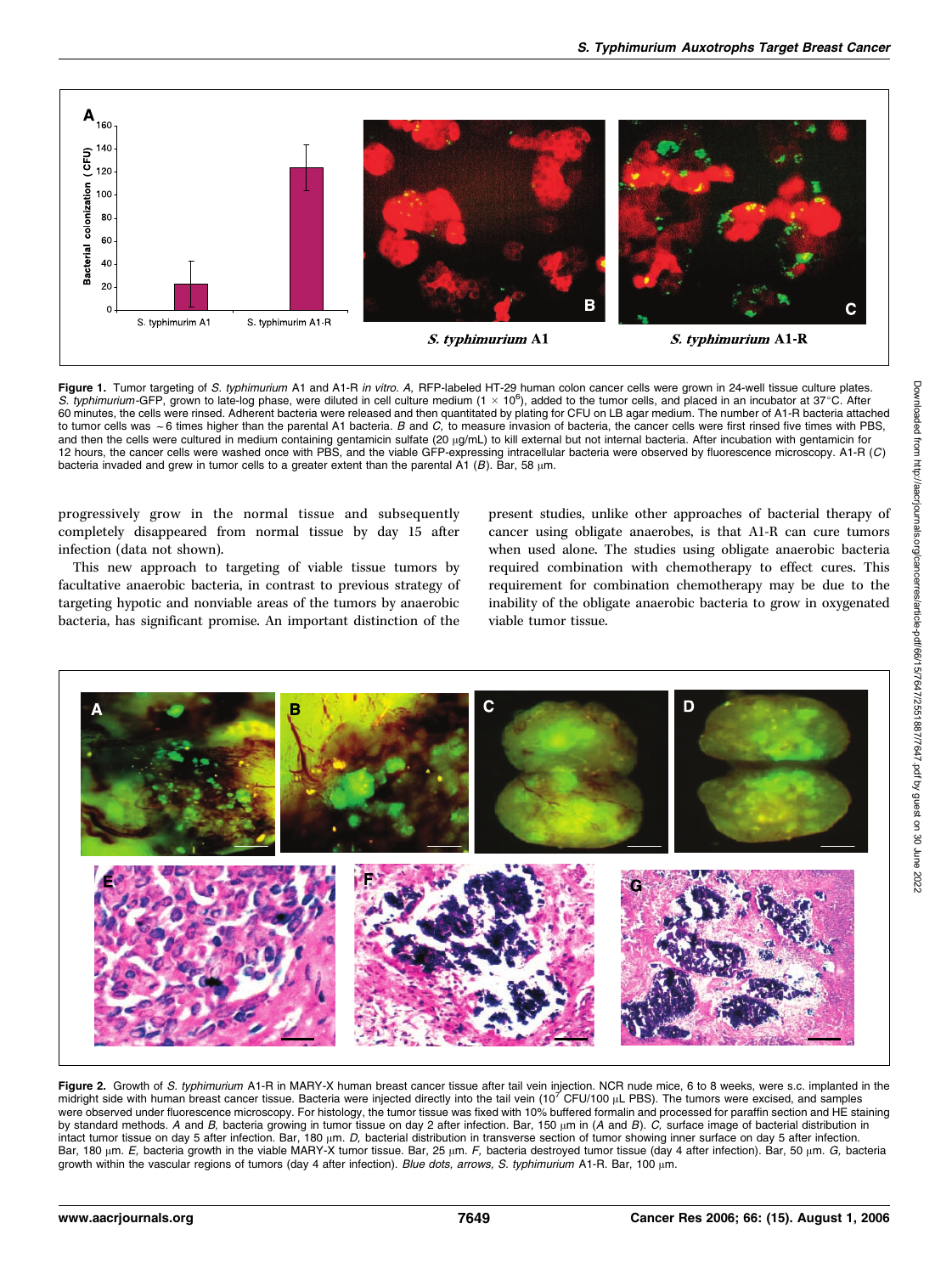Our approach to use a doubly auxotrophic leucine-arginine facultative anaerobic S. typhimurium strain has shown efficacy in prostate and breast tumors. Questions remain as to whether A1 or A1-R can target other tumor types. The selective approach, used in the present report, of passaging the bacteria through a tumorbearing host increases the targeting capability of the bacteria. Passaging the bacteria through diverse types of tumors may therefore be a promising approach to expand the range of targets of the S. typhimurium amino acid auxotrophs. Auxotrophic mutations for other amino acids may be necessary for different types of tumors. These issues are important for the clinical development of tumor-targeting bacteria.

The ultimate goal of this research is to bring tumor-targeting bacterial therapy to the clinic. To achieve this goal, several issues need to be addressed. First and foremost is safety. Strains to be used in the clinic containing deletion mutations leading to the auxotrophy would have a lesser chance to revert to prototrophy than point mutants and therefore would be safer. It is essential that reversion to prototrophy does not occur, as this would lead to systemic infection of the patient. Therefore, future experiments will focus on deletion mutation–based auxotrophic tumor-targeting bacteria. Tumor-targeting bacteria to be used in the clinic would also have to have a broad range of efficacy against a particular type of tumor. The factors leading to a broad targeting range are still not well understood, and further work must be done to achieve this goal. Our results suggest that increased tumor cell adherence and invasion seem to be critical for increased tumor targeting by bacteria in vivo. The use of fluorescently tagged bacteria greatly facilitates tumor-targeting studies both in vitro and in vivo. Thus, fluorescently tagged bacteria may also be useful clinically. An important distinction of the present studies from previous approaches to bacterial therapy of cancer that used obligate anaerobes is that the facultative S. typhimurium strains used in this study can grow under aerobic conditions as well as anaerobic conditions. This property enables the bacteria to grow in the viable as well as in the necrotic area of the tumor resulting in greater efficacy. This ability enables the bacteria to be highly effective alone in preventing and reversing tumor growth. Thus, the future clinical use of these bacteria may not require toxic chemotherapy.

The following conclusions can be made from this study:  $(a)$ tumor cell adherence and invasion of S. typhimurium A1, auxotrophic for leucine and arginine, was enhanced by passage through a human colon cancer growing in mice following i.v.



Figure 3. Efficacy of A1-R on MARY-X human breast cancer growing s.c. in nude mice. A and B, efficacy of A1-R on tumor growth. Six-week-old female nu/nu mice were s.c. implanted on the flank of the nude mice with 2 mm<sup>3</sup> MARY-X human breast cancer tissue. The bacteria were grown overnight on LB medium and then diluted 1:10 in LB medium. Bacteria were harvested in late-log phase, washed with PBS, and then diluted in PBS (10<sup>7</sup> CFU/100 µL PBS). C, efficacy of A1-R on survival of nude mice with MARY-X tumor. Tumor growth was monitored by whole-body imaging. Mice were sacrificed when the tumor mass reached 2 cm<sup>3</sup> on survival of nude mice with MARY-X tumor. Tumor growth was monitored by whole-body imaging. Mice were sacrificed when the tumor mass reached 2 cm°.<br>Survival time was compared with the untreated mice. The survival of trea mice.  $n = 10$  mice for each group.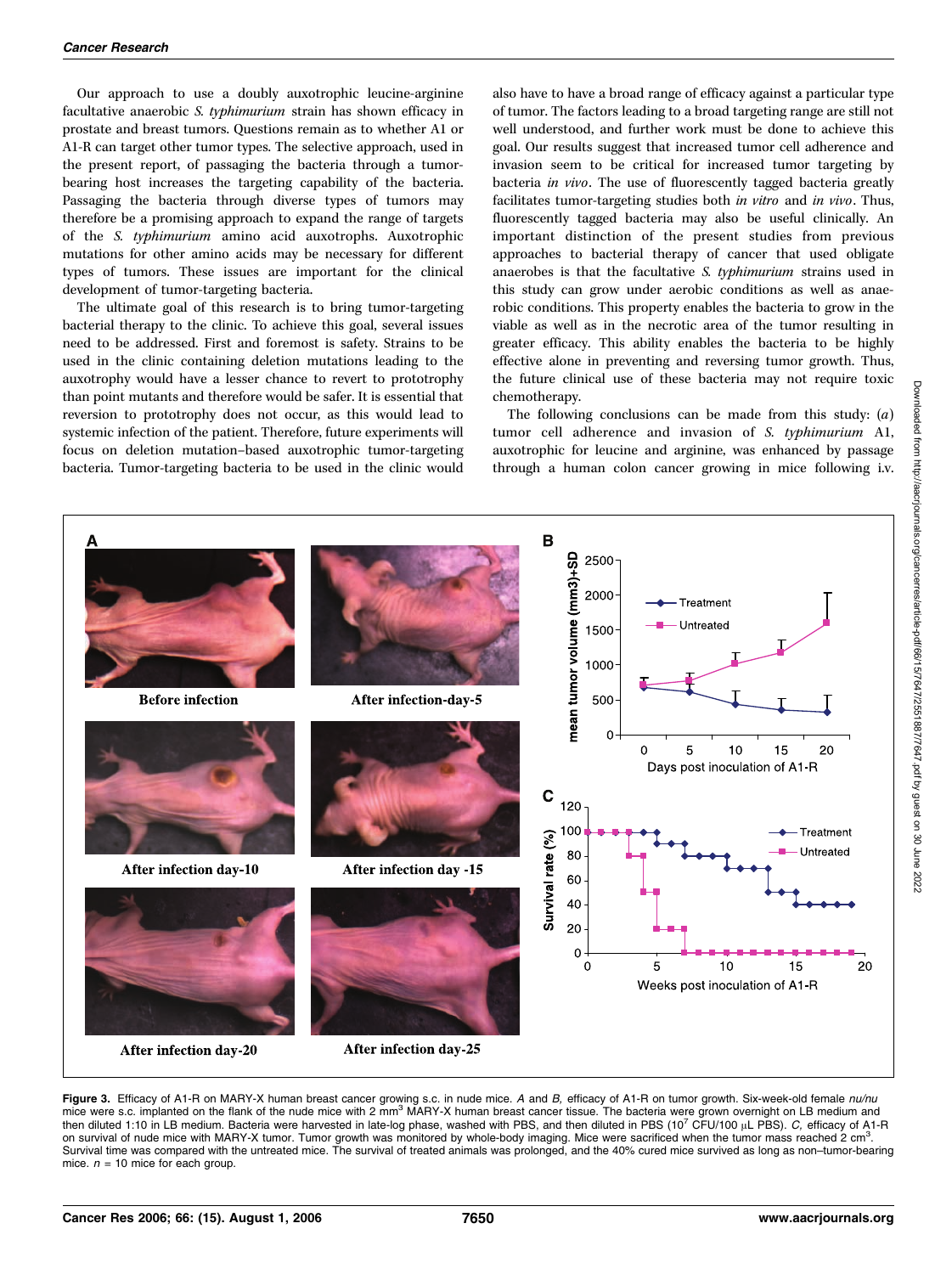

Figure 4. Efficacy of S. typhimurium A1-R on MARY-X human breast cancer growing orthotopically in nude mice. A and B, efficacy of A1-R on orthotopic MARY-X breast cancer. Nude mice, 6 to 8 weeks, were orthotopically implanted in the right second mammary gland fat pad with 2 mm<sup>3</sup> MARY-X human breast cancer tissue. A1-R bacteria were injected directly into the tail vein (10<sup>7</sup> CFU/100 µL PBS). Tumor size was measured at indicated time points after infection.  $n = 10$  animals.

inoculation; (b) increased tumor cell adherence and invasion seem to be critical for increased bacteria tumor homing and growth in tumors;  $(c)$  the efficacy on tumor growth of *S. typhimurium* A1-R was enhanced by increased bacteria growth in the tumors; (d) nude mice implanted with human breast cancer MARY-X could be cured by S. typhimurium A1-R alone with a single i.v. injection. The tumor selectivity of A1 seems due to the arginineleucine requirement as well as other mutations or variations resulting in increased tumor cell adherence, penetration, and intracellular growth; (e) the rich vascularity of the MARY-X tumor may also contribute to the bacterial targeting and efficacy; and  $(f)$  A1-R monotherapy could cure tumors as opposed to the need for combination therapy using anaerobic bacteria. This is probably due to the fact that A1-R targets viable tumor tissue.

#### Acknowledgments

Received 2/22/2006; revised 5/11/2006; accepted 5/23/2006.

Grant support: National Cancer Institute grant CA103563. The costs of publication of this article were defrayed in part by the payment of page charges. This article must therefore be hereby marked advertisement in accordance with 18 U.S.C. Section 1734 solely to indicate this fact.

#### References

- 1. Coley WB. Late results of the treatment of inoperable sarcoma by the mixed toxins of Erysipelas and Bacillus prodigosus. Am J Med Sci 1906;131:375–430.
- 2. Malmgren RA, Flanigan CC. Localization of the vegetative form of Clostridium tetani in mouse tumors following intravenous spore administration. Cancer Res 1955;15:473–8.
- 3. Moese JR, Moese G. Oncolysis by clostridia. I. Activity of Clostridium butyricum (m-55) and other nonpathogenic clostridia against the ehrlich carcinoma. Cancer Res 1964;24:212–6.
- 4. Gericke D, Engelbart K. Oncolysis by clostridia. II. Experiments on a tumor spectrum with a variety of clostridia in combination with heavy metal. Cancer Res 1964;24:217–21.
- 5. Thiele EH, Arison RN, Boxer GE. Oncolysis by clostridia. III. Effects of clostridia and chemotherapeutic agents on rodent tumors. Cancer Res 1964;24:222–33.
- 6. Mose JR, Mose G. Oncolysis by Clostridia I. Activity of Clostridian butyricum (M-55) and other non pathogenic Clostridia against the Ehrlich carcinoma. Cancer Res 1964;24:212–6.
- 7. Kohwi Y, Imai K, Tamura Z, Hashimoto Y. Antitumor effect
- of Bifidobacterium infantis in mice. Gann 1978;69:613–8.
- 8. Brown JM, Giaccia AJ. The unique physiology of solid

tumors: opportunities (and problems) for cancer therapy. Cancer Res 1998;58:1408–16.

- 9. Fox ME, Lemmon MJ, Mauchline ML, et al. Anaerobic bacteria as a delivery system for cancer gene therapy: in vitro activation of 5-fluorocytosine by genetically engineered clostridia. Gene Ther 1996;3:173–8.
- 10. Lemmon MJ, van Zijl P, Fox ME, et al. Anaerobic bacteria as a gene delivery system that is controlled by the tumor microenvironment. Gene Ther 1997;4: 791–6.
- 11. Sznol M, Lin SL, Bermudes D, Zheng LM, King I. Use of preferentially replicating bacteria for the treatment of cancer. J Clin Invest 2000;105:1027–30.
- 12. Low KB, Ittensohn M, Le T, et al. Lipid A mutant Salmonella with suppressed virulence and  $TNF\alpha$ induction retain tumor-targeting in vivo. Nat Biotechnol 1999;17:37–41.
- 13. Clairmont C, Lee KC, Pike J, et al. Biodistribution and genetic stability of the novel antitumor agent VNP20009, a genetically modified strain of Salmonella typhimurium. J Infect Dis 2000;181:1996–2002.
- 14. Yazawa K, Fujimori M, Amano J, Kano Y, Taniguchi S. Bifidobacterium longum as a delivery system for cancer gene therapy: selective localization and growth in hypoxic tumors. Cancer Gene Ther 2000;7:269–74.
- 15. Yazawa K, Fujimori M, Nakamura T, et al. Bifidobacterium longum as a delivery system for gene therapy of

chemically induced rat mammary tumors. Breast Cancer Res Treat 2001;66:165–70.

- 16. Kimura NT, Taniguchi S, Aoki K, Baba T. Selective localization and growth of Bifidobacterium bifidum in mouse tumors following intravenous administration. Cancer Res 1980;40:2061–8.
- 17. Dang LH, Bettegowda C, Huso DL, Kinzler KW, Vogelstein B. Combination bacteriolytic therapy for the treatment of experimental tumors. Proc Natl Acad Sci U S A 2001;98:15155–60.
- 18. Agrawal N, Bettegowda C, Cheong I, et al. Bacteriolytic therapy can generate a potent immune response against experimental tumors. Proc Natl Acad Sci U S A 2004;101:15172–7.
- 19. Bettegowda C, Dang LH, Abrams R, et al. Overcoming the hypoxic barrier to radiation therapy with anaerobic bacteria. Proc Natl Acad Sci U S A 2003;100:15083–8.
- 20. Diaz LA, Cheong I, Foss CA, et al. Pharmacologic and toxicologic evaluation of C. novyi-NT spores. Toxicol Sci 2005;88:562–75.
- 21. Hoiseth SK, Stocker BA. Aromatic-dependent Salmonella typhimurium are non-virulent and effective as live vaccines. Nature 1981;291:238–9.
- 22. Pawelek JM, Low KB, Bermudes D. Tumor-targeted Salmonella as a novel anticancer vector. Cancer Res 1997;57:4537–44.
- 23. Toso JF, Gill VJ, Hwu P, et al. Phase I study of the